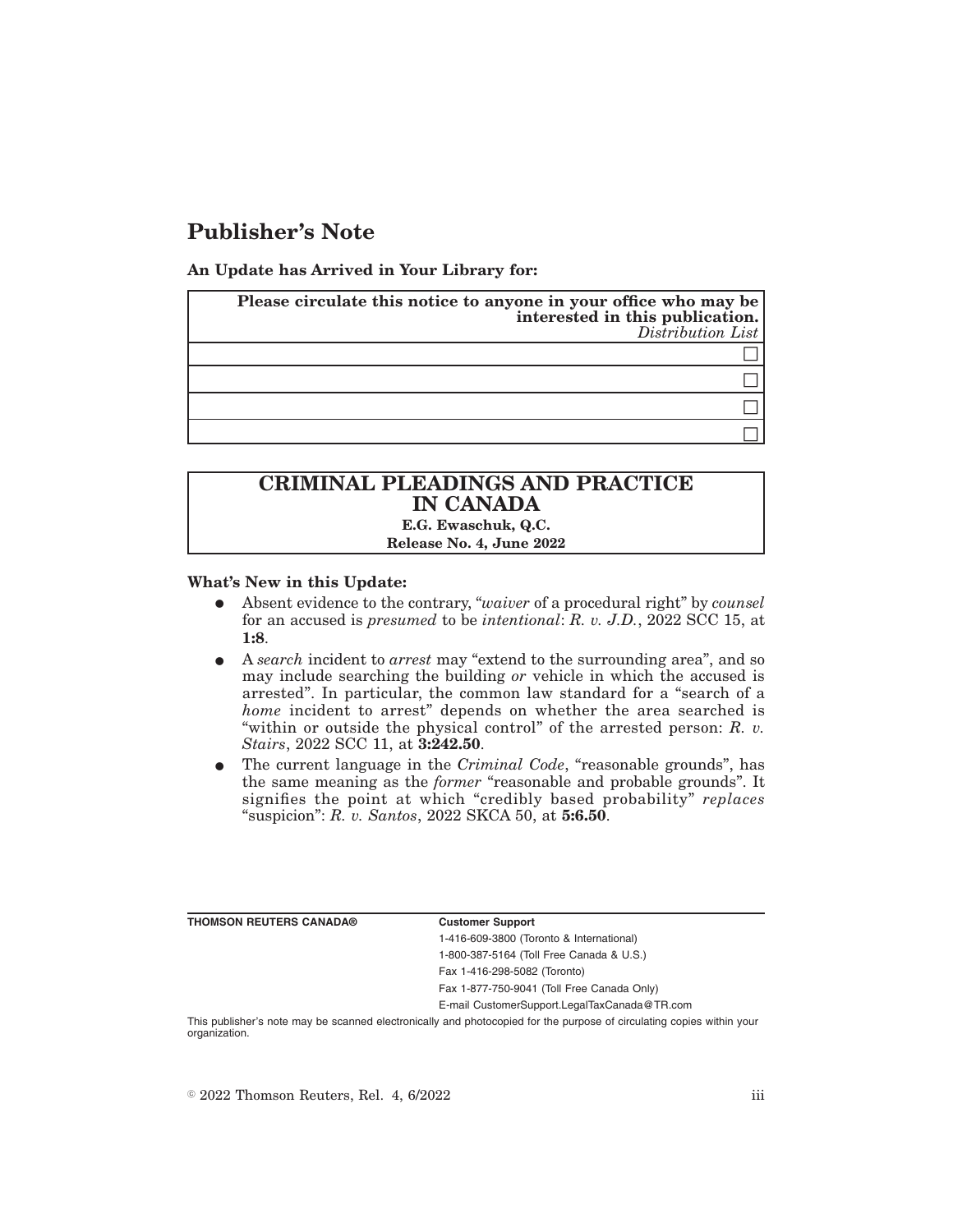- E An arrest based on a *mistake of law* "cannot" be lawfully made. It is *unlawful* for the police to arrest someone based on a "mistake of law": *R. v. Tim*, 2022 SCC 12, at **5:9**.
- E It is *presumed* that the Crown's exercise of a *discretionary power* is done in "good faith". In that regard, it is *unnecessary* for the Crown to *justify* a refusal to "consent to a non-jury trial in respect of a s. 469 offence in the *absence* of *proof* of bad faith *or* inappropriate motivation: *R. v. Lufiau*, 2022 QCCA 508, at **7:45**.
- An accused seeking a "judge-alone trial", where none is generally available, must, at a minimum, meet the *test* required for a "change of venue" – impossibility of a full and impartial trial: *R. v. Biddersingh*, 2022 ONCA 6, at **7:45**.
- E There is a *fundamental difference* between a guilty plea *and* a decision to pursue or consent to an NCRMD verdict. The accused' s claim to "withdraw her consent to the NCRMD verdict" is properly advanced as part of an "ineffective assistance of counsel claim": *R. v. D.L.B.*, 2022 BCCA 15, at **14:27.50**.
- In any case where *credibility* is important, the trial judge must ensure *not* to leave the jury with the impression that, to make its decision, it has to "*choose* between competing versions of events". *Nothing* said or left unsaid should leave the *impression* with the jury that an "accused's lack of credibility" is the *equivalent* of proof of guilt beyond a reasonable doubt: *R. v. Boucher*, 2022 ONCA 40, at **16:185**.
- E Where a person "*occupies* a room, apartment or house", a trier of fact may be "entitled to infer" that the occupant was aware of the presence of *and* had a measure of control over drugs found within those premises. The "strength of the inference" depends on the particular circumstances: *R. v. Brideau*, 2022 QCCA 452, at **16:451**.
- E It is an *error* for the trial judge to instruct the jury to consider *accused's evidence* with "a great deal of caution" because it *distinguishes* the accused's testimony from that of other witnesses and places a higher burden of proof on the accused than the law permits: *R. v. Whiskeyjack*, 2022 ABCA 76, at **16:529**.
- Data that is automatically collected, stored, and reported by an "electronic instrument", *e.g.*, a cellphone, does *not* constitute "hearsay evidence". Machines do *not* talk or testify and their data constitutes a form of "circumstantial evidence": *R. v. Hogan*, 2022 ABCA 5, at **16:575**.

## **ProView Developments**

Your ProView edition of this product now has a new, modified layout:

- The opening page is now the title page of the book as you would see in the print work
- As with the print product, the front matter is in a different order than previously displayed
- E The Table of Cases and Index are now in PDF with no searching and linking
- The Table of Contents now has internal links to every chapter and section of the book within ProView
- E Images are generally greyscale and size is now adjustable